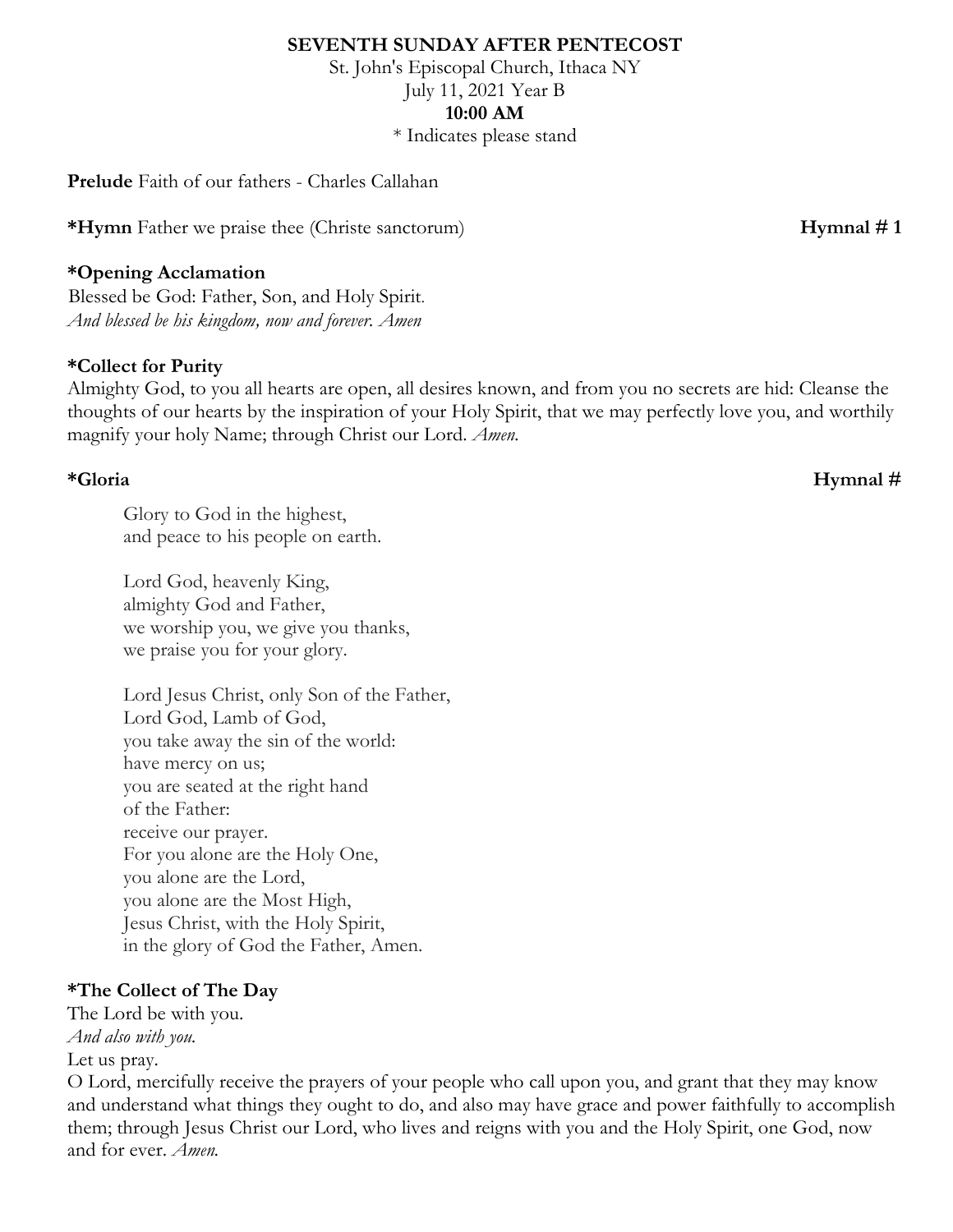# **The First Lesson 2 Samuel 6:1-5, 12b-19**

David again gathered all the chosen men of Israel, thirty thousand. David and all the people with him set out and went from Baale-judah, to bring up from there the ark of God, which is called by the name of the Lord of hosts who is enthroned on the cherubim. They carried the ark of God on a new cart, and brought it out of the house of Abinadab, which was on the hill. Uzzah and Ahio, the sons of Abinadab, were driving the new cart with the ark of God; and Ahio went in front of the ark. David and all the house of Israel were dancing before the Lord with all their might, with songs and lyres and harps and tambourines and castanets and cymbals.

So David went and brought up the ark of God from the house of Obed-edom to the city of David with rejoicing; and when those who bore the ark of the Lord had gone six paces, he sacrificed an ox and a fatling. David danced before the Lord with all his might; David was girded with a linen ephod. So David and all the house of Israel brought up the ark of the Lord with shouting, and with the sound of the trumpet.

As the ark of the Lord came into the city of David, Michal daughter of Saul looked out of the window, and saw King David leaping and dancing before the Lord; and she despised him in her heart.

They brought in the ark of the Lord, and set it in its place, inside the tent that David had pitched for it; and David offered burnt offerings and offerings of well-being before the Lord. When David had finished offering the burnt offerings and the offerings of well-being, he blessed the people in the name of the Lord of hosts, and distributed food among all the people, the whole multitude of Israel, both men and women, to each a cake of bread, a portion of meat, and a cake of raisins. Then all the people went back to their homes.

# The Word of the Lord. Thanks be to God.

- 2 For it is he who founded it upon the seas \* and made it firm upon the rivers of the deep.
- 3 "Who can ascend the hill of the Lord? " \*

and who can stand in his holy place?"

- 4 "Those who have clean hands and a pure heart, \* who have not pledged themselves to falsehood, nor sworn by what is a fraud.
- 5 They shall receive a blessing from the Lord \* and a just reward from the God of their salvation."

| Psalm 24                                     | Domini est terra                       |  |
|----------------------------------------------|----------------------------------------|--|
| 1 The earth is the Lord's and all that is in | 6 Such is the generation of those who  |  |
| it, $*$                                      | seek him, *                            |  |
| the world and all who dwell therein.         | of those who seek your face, O God     |  |
| 2 For it is he who founded it upon the       | of Jacob.                              |  |
| seas $*$                                     | 7 Lift up your heads, O gates;         |  |
| and made it firm upon the rivers of          | lift them high, O everlasting doors; * |  |

and the King of glory shall come in.

8 "Who is this King of glory?" \* "The Lord, strong and mighty, the Lord, mighty in battle."

- 9 Lift up your heads, O gates; lift them high, O everlasting doors; \* and the King of glory shall come in.
- 10 "Who is he, this King of glory?" \* "The Lord of hosts, he is the King of glory."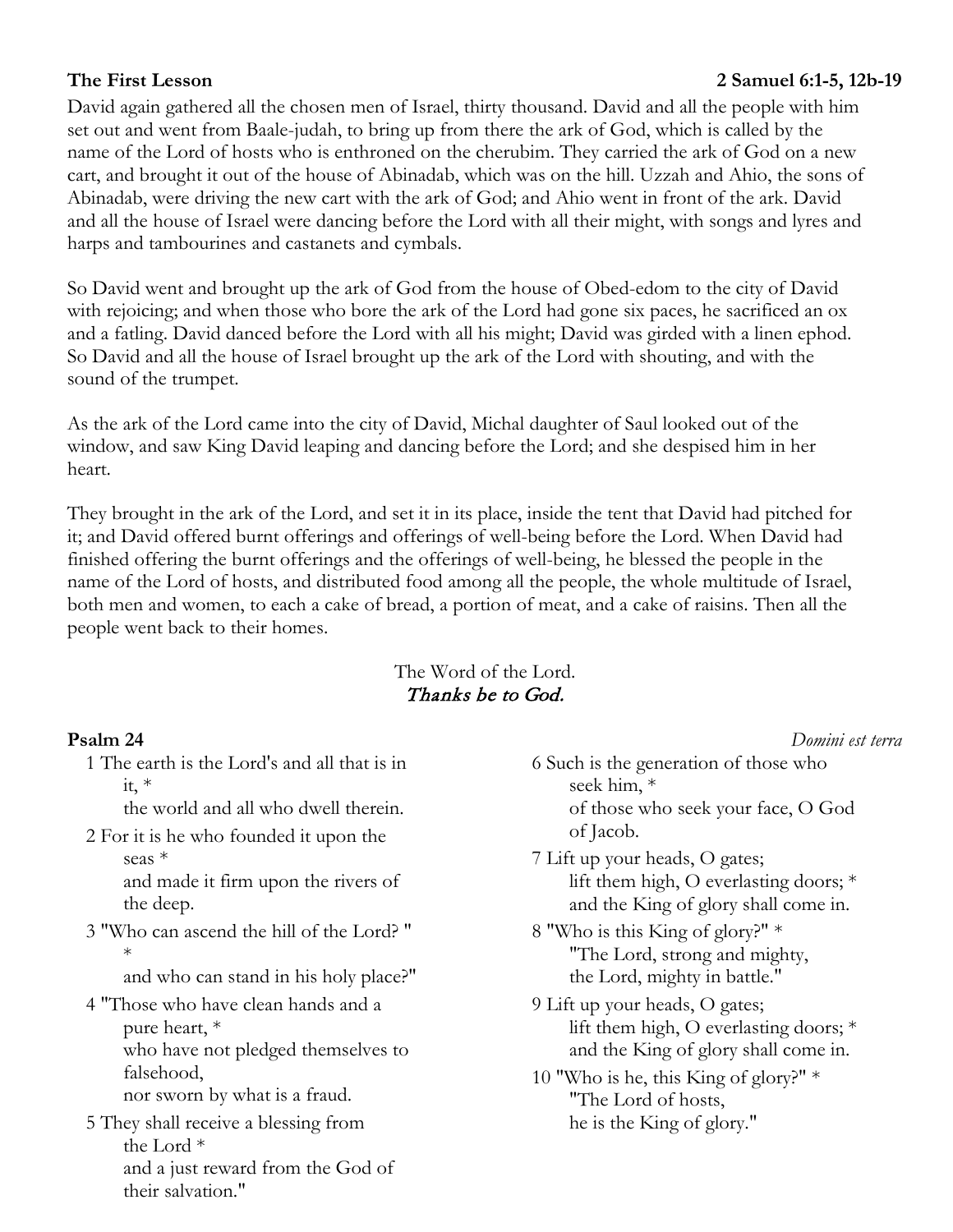# **The Epistle Reading Ephesians 1:3-14**

Blessed be the God and Father of our Lord Jesus Christ, who has blessed us in Christ with every spiritual blessing in the heavenly places, just as he chose us in Christ before the foundation of the world to be holy and blameless before him in love. He destined us for adoption as his children through Jesus Christ, according to the good pleasure of his will, to the praise of his glorious grace that he freely bestowed on us in the Beloved. In him we have redemption through his blood, the forgiveness of our trespasses, according to the riches of his grace that he lavished on us. With all wisdom and insight he has made known to us the mystery of his will, according to his good pleasure that he set forth in Christ, as a plan for the fullness of time, to gather up all things in him, things in heaven and things on earth. In Christ we have also obtained an inheritance, having been destined according to the purpose of him who accomplishes all things according to his counsel and will, so that we, who were the first to set our hope on Christ, might live for the praise of his glory. In him you also, when you had heard the word of truth, the gospel of your salvation, and had believed in him, were marked with the seal of the promised Holy Spirit; this is the pledge of our inheritance toward redemption as God's own people, to the praise of his glory.

## The Word of the Lord. Thanks be to God.

## **\*The Gospel Reading Mark 6:14-29**

The Holy Gospel of our Lord Jesus Christ according to Mark . Glory to you, Lord Christ.

King Herod heard of Jesus and his disciples, for Jesus' name had become known. Some were saying, "John the baptizer has been raised from the dead; and for this reason these powers are at work in him." But others said, "It is Elijah." And others said, "It is a prophet, like one of the prophets of old." But when Herod heard of it, he said, "John, whom I beheaded, has been raised."

For Herod himself had sent men who arrested John, bound him, and put him in prison on account of Herodias, his brother Philip's wife, because Herod had married her. For John had been telling Herod, "It is not lawful for you to have your brother's wife." And Herodias had a grudge against him, and wanted to kill him. But she could not, for Herod feared John, knowing that he was a righteous and holy man, and he protected him. When he heard him, he was greatly perplexed; and yet he liked to listen to him. But an opportunity came when Herod on his birthday gave a banquet for his courtiers and officers and for the leaders of Galilee. When his daughter Herodias came in and danced, she pleased Herod and his guests; and the king said to the girl, "Ask me for whatever you wish, and I will give it." And he solemnly swore to her, "Whatever you ask me, I will give you, even half of my kingdom." She went out and said to her mother, "What should I ask for?" She replied, "The head of John the baptizer." Immediately she rushed back to the king and requested, "I want you to give me at once the head of John the Baptist on a platter." The king was deeply grieved; yet out of regard for his oaths and for the guests, he did not want to refuse her. Immediately the king sent a soldier of the guard with orders to bring John's head. He went and beheaded him in the prison, brought his head on a platter, and gave it to the girl. Then the girl gave it to her mother. When his disciples heard about it, they came and took his body, and laid it in a tomb.

> The Gospel of the Lord. Praise to you, Lord Christ.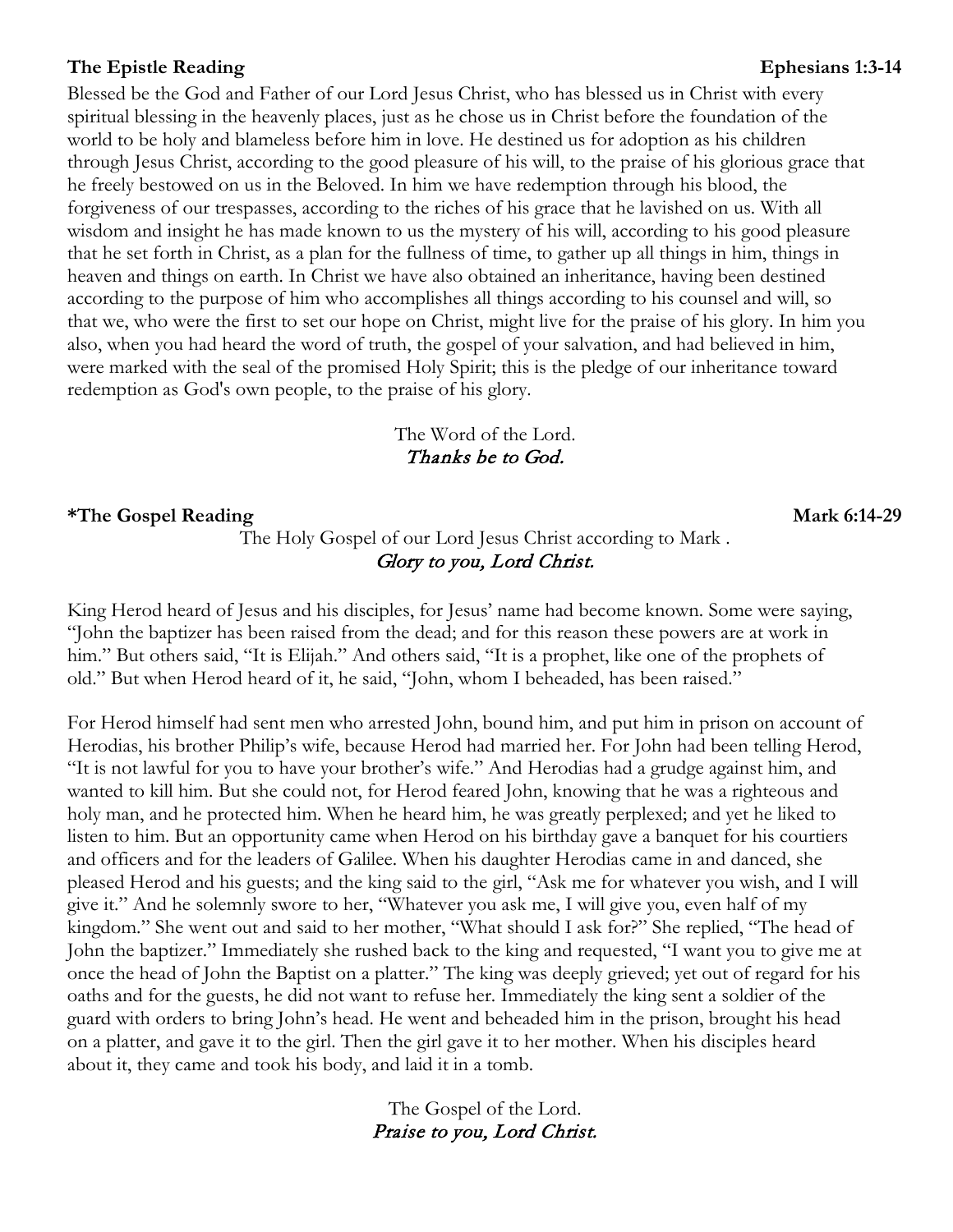# **\*The Nicene Creed**

| We believe in one God,                      | On the third day he rose again                     |
|---------------------------------------------|----------------------------------------------------|
| the Father, the Almighty,                   | in accordance with the Scriptures;                 |
| maker of heaven and earth,                  | he ascended into heaven                            |
| of all that is, seen and unseen.            | and is seated at the right hand of the Father.     |
| We believe in one Lord, Jesus Christ,       | He will come again in glory to judge the living    |
| the only Son of God,                        | and the dead,                                      |
| eternally begotten of the Father,           | and his kingdom will have no end.                  |
| God from God, Light from Light,             |                                                    |
| true God from true God,                     | We believe in the Holy Spirit, the Lord, the giver |
| begotten, not made,                         | of life,                                           |
| of one Being with the Father.               | who proceeds from the Father and the Son.          |
| Through him all things were made.           | With the Father and the Son he is worshiped        |
| For us and for our salvation                | and glorified.                                     |
| he came down from heaven:                   | He has spoken through the Prophets.                |
| by the power of the Holy Spirit             | We believe in one holy catholic and apostolic      |
| he became incarnate from the Virgin Mary,   | Church.                                            |
| and was made man.                           | We acknowledge one baptism for the                 |
| For our sake he was crucified under Pontius | forgiveness of sins.                               |
| Pilate;                                     | We look for the resurrection of the dead,          |
| he suffered death and was buried.           | and the life of the world to come. Amen.           |

# **\*The Prayers of the People**

The blessing of forgiveness liberates the soul from darkness, and brings the light of truth into the world. Thankful for this gift, let us offer our prayers as we respond, "Lord, hear our prayer."

+ For those who are imprisoned and persecuted for their Christian faith, that they may be granted courage during their time of trial and that the hearts of their persecutors may soften; let us pray to the Lord. *Lord, hear our prayer.*

+ For Joseph, our President, and all who exercise leadership in the community of nations, that their commitment to mercy and truth may lead to righteousness and peace; let us pray to the Lord. *Lord, hear our prayer.*

+ For the Church, adopted sons and daughters of our beloved Jesus, that we may provide places of welcome for those who seek an authentic spiritual life, and who desire to work toward the promises of God's kingdom; let us pray to the Lord. *Lord, hear our prayer.*

+ For those in jails and prisons, that they may be given the patience to persevere and preserve relationships with friends and family; let us pray to the Lord. *Lord, hear our prayer.*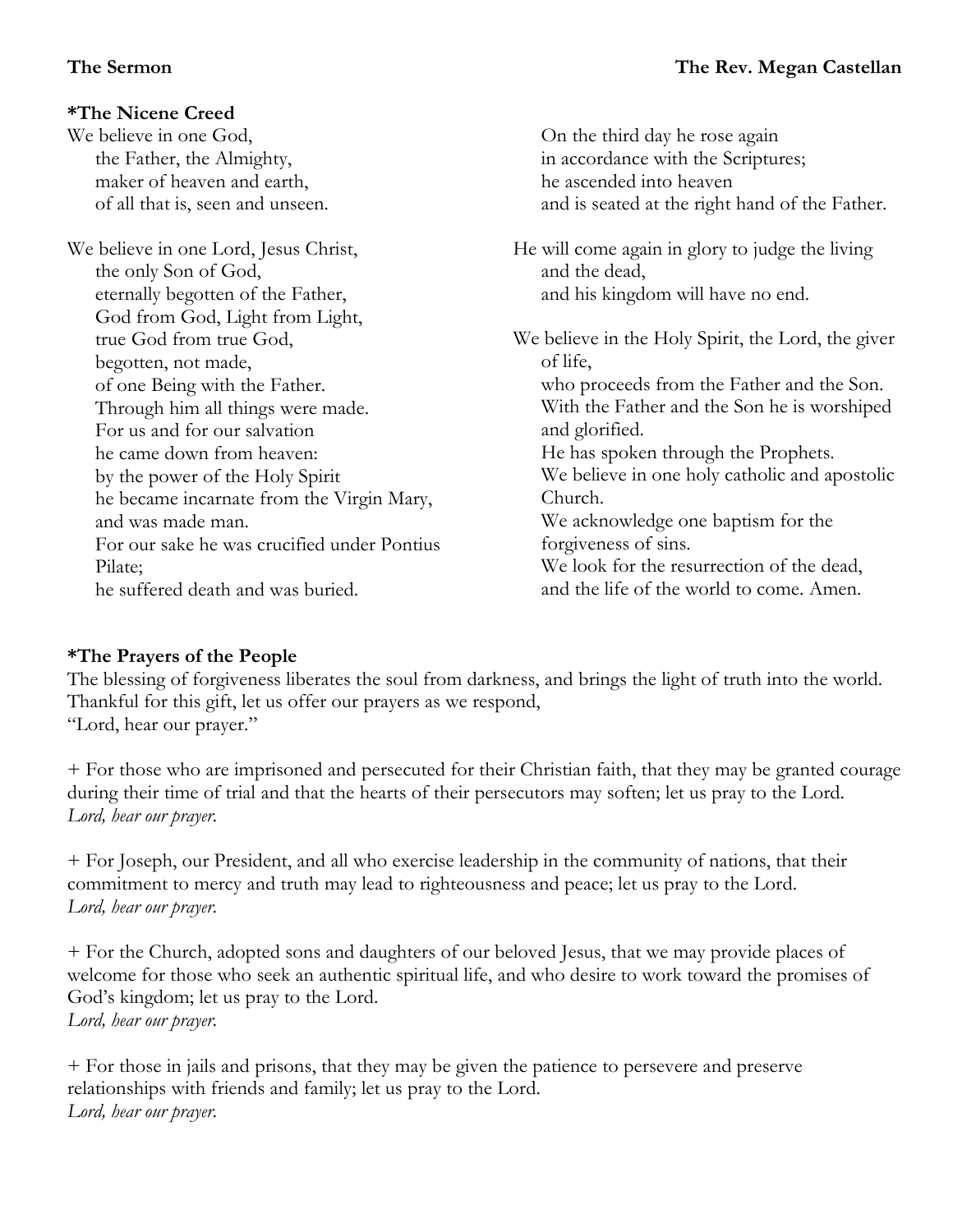+ For the sick and elderly in hospitals, or nursing facilities, that they may receive respectful and loving care from those who attend to their needs; let us pray to the Lord. *Lord, hear our prayer.*

+ For the dying and the departed, that they may have rest eternal; let us pray to the Lord. *Lord, hear our prayer.*

Leaving ill will and discontent behind, and offering praise for all God's enduring charity, let us continue our prayers.

| Wes        | Mary      | Skip   | Shirley                                                                      |
|------------|-----------|--------|------------------------------------------------------------------------------|
| Susan      | James     | Hattye | Donald                                                                       |
| $\alpha$ n | $\int ay$ | Elaine | Susan                                                                        |
| Jean       | Terry     | Pat    | Pat                                                                          |
| James      | Alan      | erry   |                                                                              |
| Laura      | Sara      | Cecil  |                                                                              |
| Martha     | Suzy      | Edith  |                                                                              |
|            |           |        | For the special needs and concerns of this congregation, and especially for: |

For those celebrating the anniversary of their birth this week: Vaughn Behn, Susan Ettinger

## **Confession of Sin**

Let us confess our sins against God and our neighbor.

*Most merciful God, we confess that we have sinned against you in thought, word, and deed, by what we have done, and by what we have left undone. We have not loved you with our whole heart; we have not loved our neighbors as ourselves. We are truly sorry and we humbly repent. For the sake of your Son Jesus Christ, have mercy on us and forgive us; that we may delight in your will, and walk in your ways, to the glory of your Name. Amen.*

Almighty God have mercy on you, forgive you all your sins through our Lord Jesus Christ, strengthen you in all goodness, and by the power of the Holy Spirit keep you in eternal life. *Amen.*

**\*The Peace** *Please remain in your pew. Wave!*

The peace of the Lord be always with you. *And also with you.*

## **Announcements & Welcome**

## **Offertory Sentence**

**\*Offertory Hymn** Come my Way, my Truth, my Life (The Call)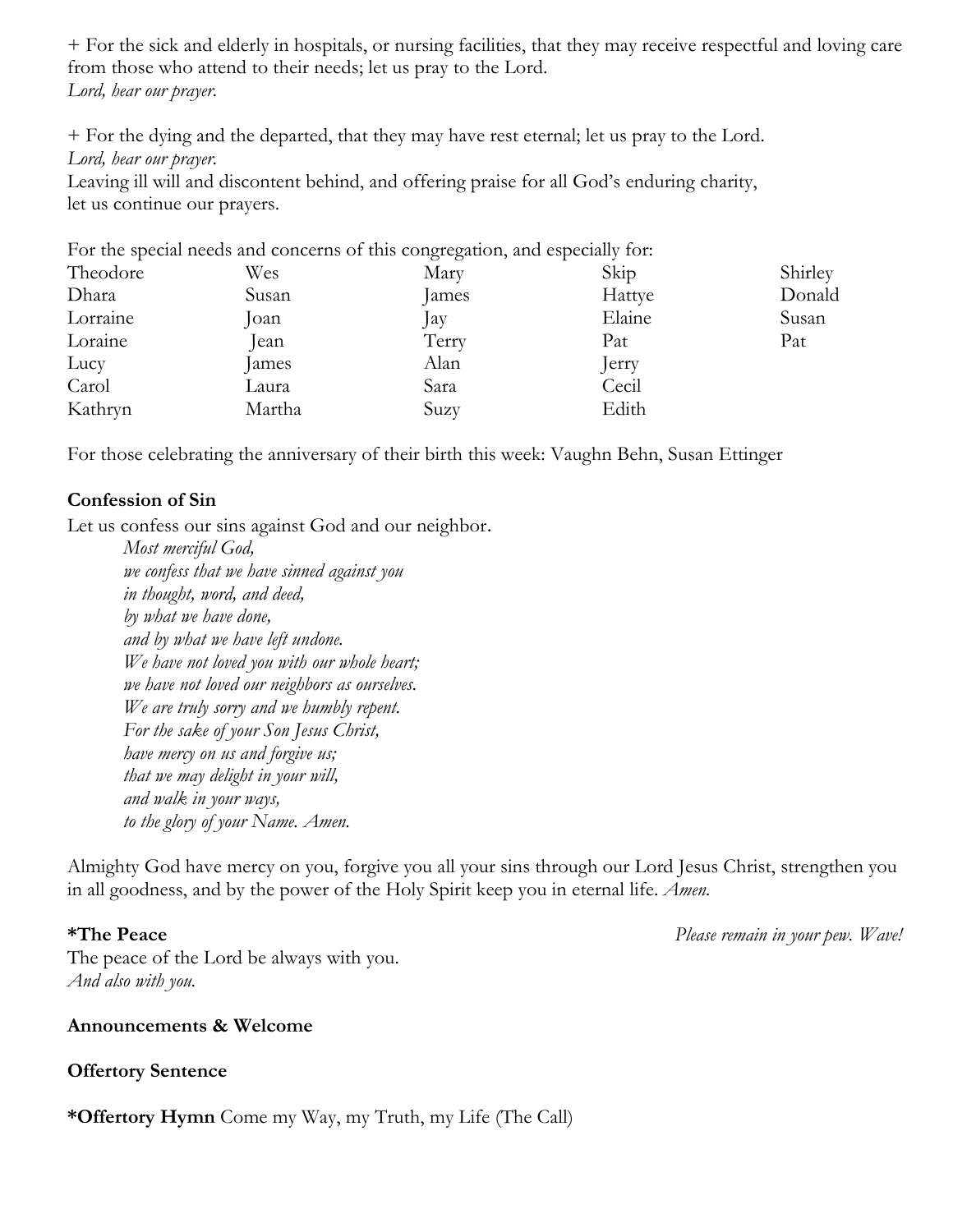**\*The Great Thanksgiving Expanded Language Prayer A Celebrant:** The Lord be with you. **People**: And also with you **Celebrant:** Lift up your hearts **People:** We lift them to the Lord **Celebrant:** Let us give thanks to the Lord our God. **People:** It is right to give our thanks and praise.

**Celebrant**: *continuing:* Therefore we praise you, joining our voices with Angels and Archangels and with all the company of heaven, who forever sing this hymn to proclaim the glory of your Name:

## **Holy, holy, holy (Sanctus) Hymnal # S-130**

Holy, Holy, Holy Lord, God of power and might, heaven and earth are full of your glory. Hosanna in the highest. Blessed is he who comes in the name of the Lord. Hosanna in the highest

Holy and gracious God: In your infinite love you made us for yourself; And when we had fallen into sin And became subject to evil and death, you, in your mercy, Sent Jesus Christ, Your only and eternal Son, To share our human nature, To live and die as one of us, To reconcile us to you, The God and maker of all. Jesus stretched out his arms upon the cross,

And offered himself, in obedience to your will, A perfect sacrifice for the whole world.

On the night he was handed over to suffering and death, Our Savior Jesus Christ took bread; And when he had given thanks to you, He broke it, and gave it to his disciples, and said, "Take, eat: This is my Body, which is given for you. Do this for the remembrance of me."

After supper, Jesus took the cup of wine; And when he had given thanks, He gave it to them, and said "Drink this, all of you: This is my Blood of the New Covenant, Which is shed for you and for many For the forgiveness of sins. Whenever you drink it, do this for the remembrance of me."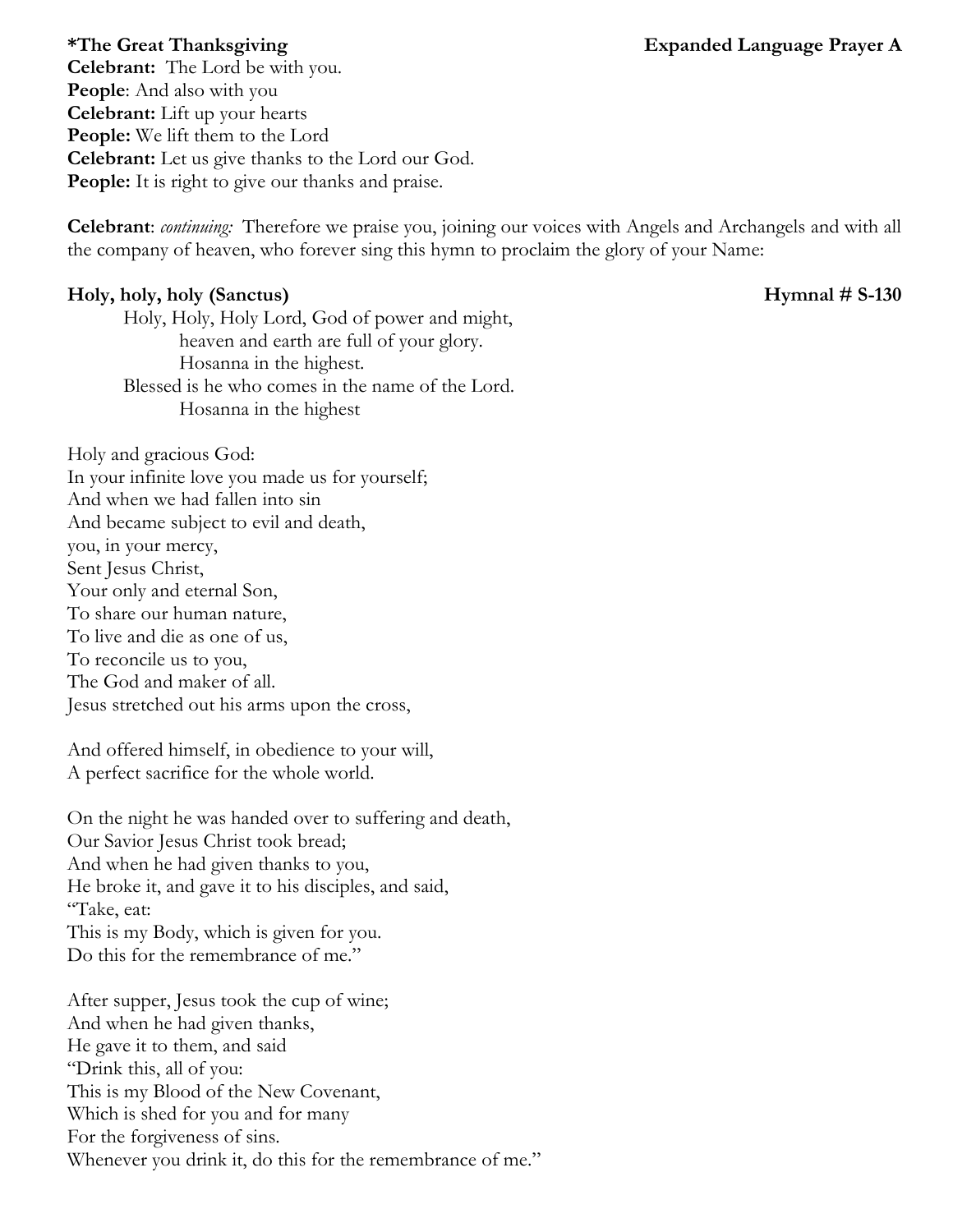Therefore, we proclaim the mystery of faith:

# **Christ has died Christ is risen Christ will come again.**

We celebrate the memorial of our redemption, Almighty God, In this sacrifice of praise and thanksgiving. Recalling Christ's death, resurrection, and ascension, We offer you these gifts.

Sanctify them by your Holy Spirit To be for your people The Body and Blood of your Son, The holy food and drink of new and unending life in Christ.

Sanctify us also That we may faithfully receive this holy Sacrament, And serve you in unity, constancy, and peace; And at the last day, bring us with All your saints into the joy of your eternal kingdom.

All this we ask through Jesus Christ our Savior. By Christ, and with Christ, and in Christ, In the unity of the Holy Spirit All honor and glory is yours, Almighty God, Now and forever.

### **Amen.**

**The Lord's Prayer**

### **Fraction**

## **Lamb of God (**Agnus Dei**) Hymnal # S-164**

# **The Communion of the People**

*All people are invited to the Lord's Table. During the covid-19 pandemic, and in accordance with diocesan guidelines, Eucharist will be distributed in the form of the bread. Please come forward in a single line in the center isle, to receive. Wait to remove your mask until you return to your seat, and then replace it after consuming the Sacrament.*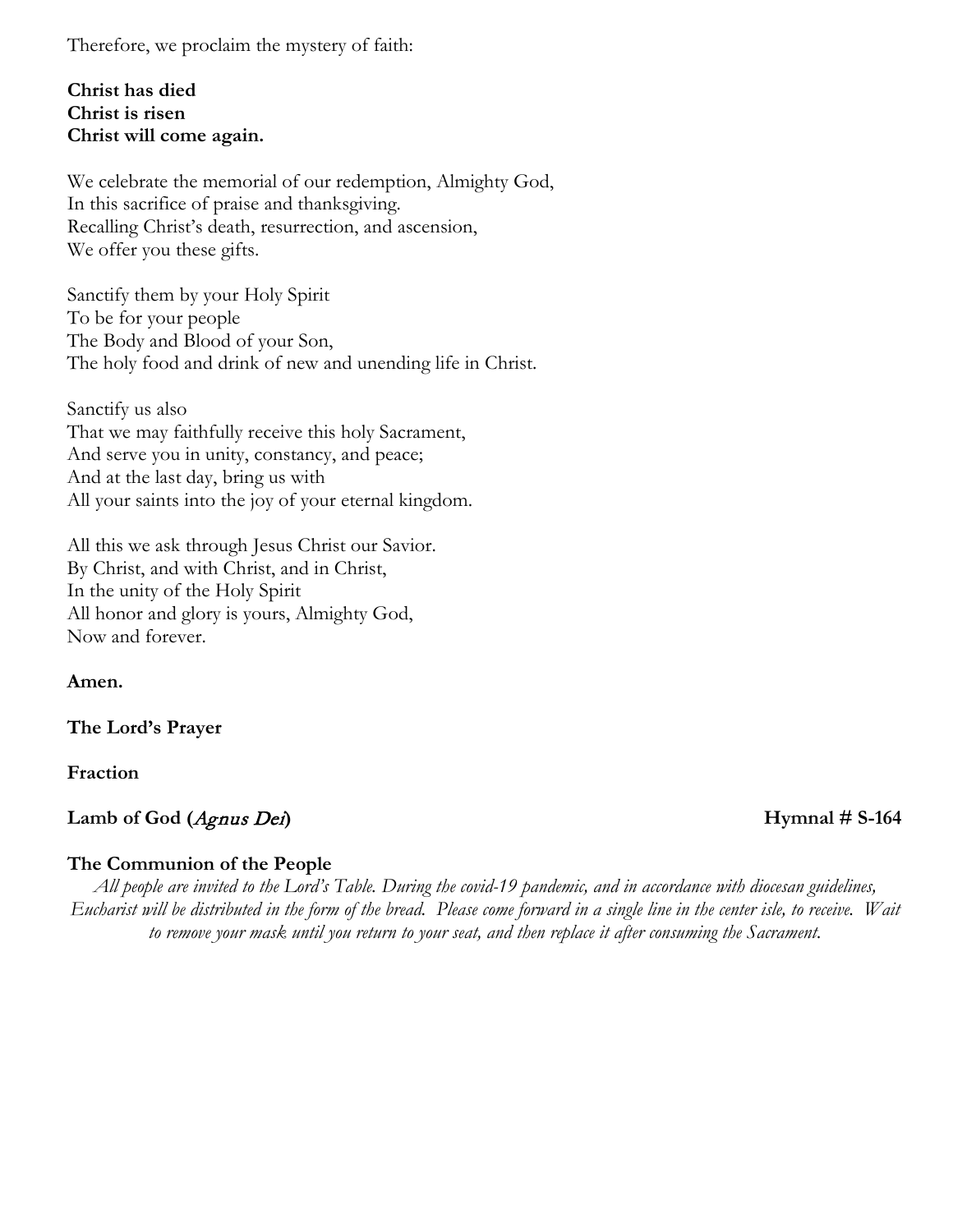## **Post Communion Prayer**

Eternal God, heavenly Father, you have graciously accepted us as living members of your Son our Savior Jesus Christ, and you have fed us with spiritual food in the Sacrament of his Body and Blood. Send us now into the world in peace, and grant us strength and courage to love and serve you with gladness and singleness of heart; through Christ our Lord. Amen.

# **Blessing**

\*Hymn Faith of our fathers/ mothers/ parents (St. Catherine) **Hymnal # 558** 

**Dismissal**

**Postlude** Processional - Gerald Near

**Liturgical Ministers** Beverly Way, Michael Roman, Jerome Fung

*This morning we welcome guest Organist George Damp*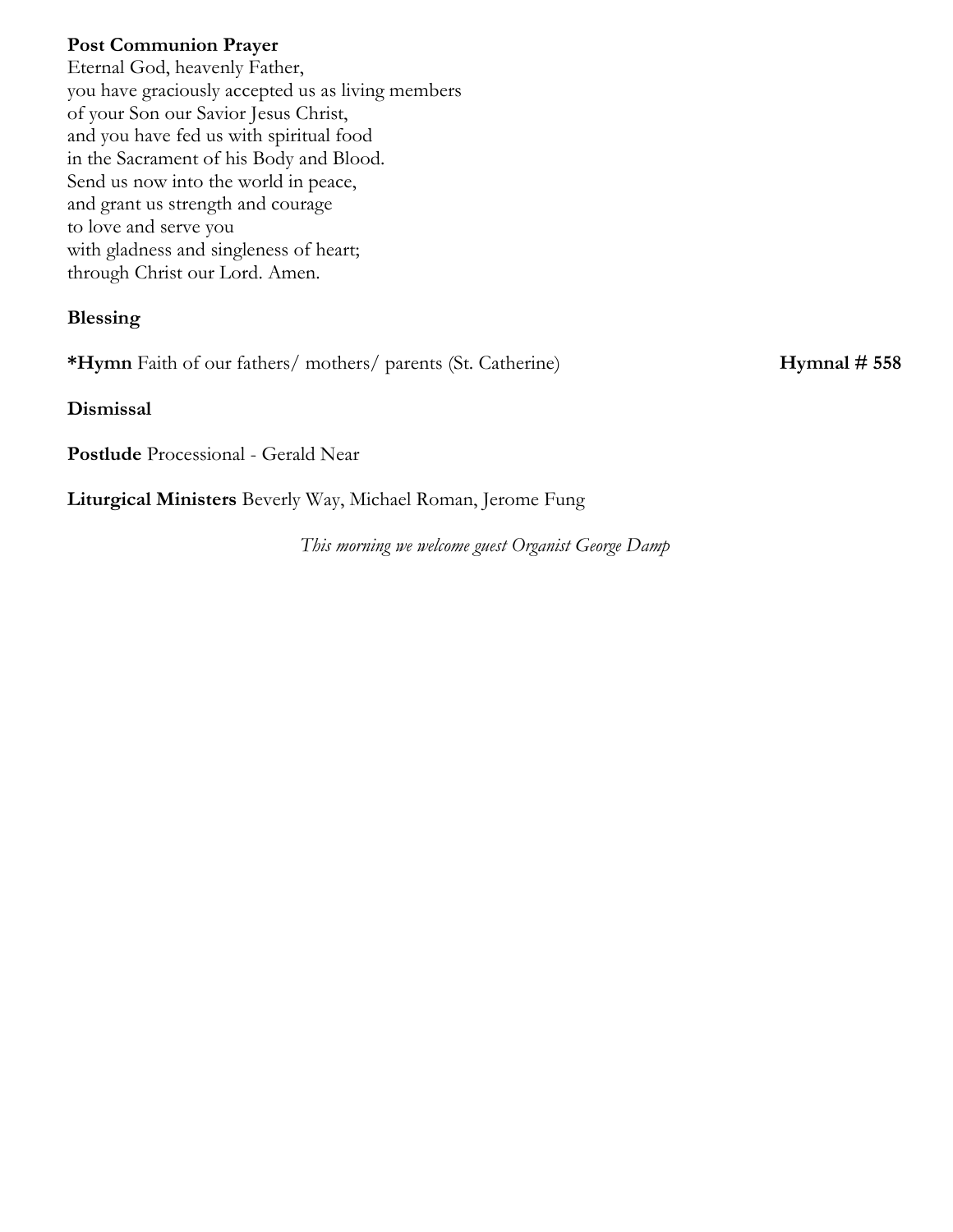# **Music in Worship on July 11, 2021**

### **Father, we praise thee**

1 Father, we praise thee, now the night is over, active and watchful, stand we all before thee; singing, we offer, prayer and meditation; thus we adore thee.

2 Monarch of all things, fit us for thy mansions; banish our weakness, health and wholeness sending;

bring us to heaven, where thy saints united joy without ending.

3 All holy Father, Son and equal Spirit, Trinity blessèd, send us thy salvation; thine is the glory, gleaming and resounding through all creation.

### **Come, my Way, my Truth, my Life**

1. Come, my Way, my Truth, my Life: such a way as gives us breath; such a truth as ends all strife; such a life as killeth death.

2. Come, my Light, my Feast, my Strength: such a light as shows a feast;

such a feast as mends in length; such a strength as makes his guest.

3. Come, my Joy, my Love, my Heart: such a joy as none can move; such a love as none can part; such a heart as joys in love.

### **Faith of our fathers**

1 Faith of our fathers! living still in spite of dungeon, fire, and sword: O how our hearts beat high with joy, whene'er we hear that glorious word:

[Refrain:] Faith of our fathers, holy faith! We will be true to thee till death.

2 Faith of our mothers! faith and prayer shall win all nations unto thee; and through the truth that comes from God, mankind shall then indeed be free. (Refrain)

3 Faith of our parents! we will love both friend and foe in all our strife: and preach thee, too, as love knows how, by kindly deeds and virtuous life. (Refrain)

Prelude: *Faith of Our Fathers* – Charles Callahan Copyright © 2015 Morningstar Press

Postlude: *Processional* – Gerald Near Copyright © 1974 H. W. Gray

Hymns: The Hymnal 1982, Copyright © 1985, Church Publishing House.

All rights reserved. Used by permission under OneLicense # A-724223